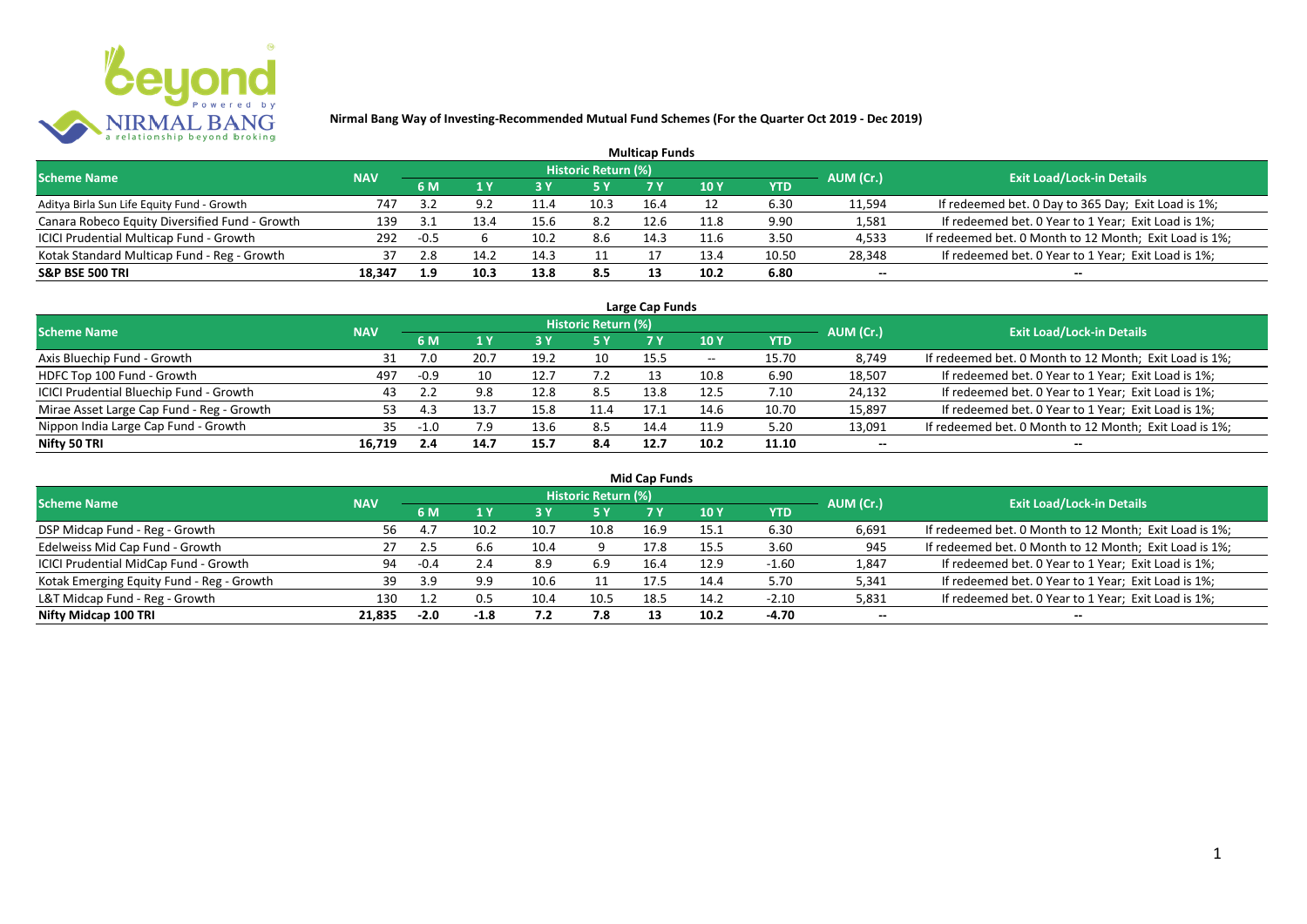

| Large & Midcap                                   |            |     |      |      |                            |      |               |      |           |                                                     |  |  |  |
|--------------------------------------------------|------------|-----|------|------|----------------------------|------|---------------|------|-----------|-----------------------------------------------------|--|--|--|
| <b>Scheme Name</b>                               | <b>NAV</b> |     |      |      | <b>Historic Return (%)</b> |      |               |      | AUM (Cr.) | <b>Exit Load/Lock-in Details</b>                    |  |  |  |
|                                                  |            | 6 M |      |      | 5 Y                        |      | $\sqrt{10}$ Y | YTD  |           |                                                     |  |  |  |
| Canara Robeco Emerging Equities - Growth         | 95         |     |      | 14.3 |                            | 20.4 | 18.7          | 6.20 | 5,235     | If redeemed bet. 0 Year to 1 Year; Exit Load is 1%; |  |  |  |
| Invesco India Growth Opportunities Fund - Growth | 36         |     | 13.1 | 15.9 | 10.3                       | 15.4 | 12.7          | 9.20 | 1,991     | If redeemed bet. 0 Year to 1 Year; Exit Load is 1%; |  |  |  |
| Principal Emerging Bluechip Fund - Growth        | 106        |     |      |      |                            | 19   | 14.8          | 4.40 | 2,261     | If redeemed bet. 0 Year to 1 Year; Exit Load is 1%; |  |  |  |
| NIFTY Large Midcap 250 TRI                       | 7.272      |     |      | 13.1 | 9.6                        | 14.5 | 11.3          | 3.90 | $-$       | $- -$                                               |  |  |  |

| <b>Focused Funds</b>             |            |      |      |      |                            |      |       |       |           |                                                        |  |  |
|----------------------------------|------------|------|------|------|----------------------------|------|-------|-------|-----------|--------------------------------------------------------|--|--|
| <b>Scheme Name</b>               | <b>NAV</b> |      |      |      | <b>Historic Return (%)</b> |      |       |       | AUM (Cr.) | <b>Exit Load/Lock-in Details</b>                       |  |  |
|                                  |            | 6 M  |      |      | 5 Y                        | 7 V  | 10 Y  | YTD   |           |                                                        |  |  |
| Axis Focused 25 Fund - Growth    | 30         |      |      | 18.5 | 12.2                       |      | $- -$ | 12.30 | 8.800     | If redeemed bet. 0 Month to 12 Month; Exit Load is 1%; |  |  |
| SBI Focused Equity Fund - Growth | 151        | -5.6 | 19.1 | 15.5 | 11.8                       | 15.7 | 17.4  | 14.10 | 6,125     | If redeemed bet. 0 Year to 1 Year; Exit Load is 1%;    |  |  |
| <b>S&amp;P BSE 500 TRI</b>       | 18.347     | 1.9  | 10.3 | 13.8 | 8.5                        | 19   | 10.2  | 6.80  | $- -$     | $- -$                                                  |  |  |

| <b>Small Cap Funds</b>                         |            |        |      |                     |      |                   |       |            |           |                                                     |  |  |  |
|------------------------------------------------|------------|--------|------|---------------------|------|-------------------|-------|------------|-----------|-----------------------------------------------------|--|--|--|
| <b>Scheme Name</b>                             | <b>NAV</b> |        |      | Historic Return (%) |      |                   |       |            | AUM (Cr.) | <b>Exit Load/Lock-in Details</b>                    |  |  |  |
|                                                |            |        |      |                     | 5 Y  | 7 Y               | 10Y   | <b>YTD</b> |           |                                                     |  |  |  |
| Franklin India Smaller Companies Fund - Growth | 49         | $-7.7$ | -5.1 | 3.9                 | 6.9  | 17.5              | 14.9  | $-6.90$    | 7,031     | If redeemed bet. 0 Year to 1 Year; Exit Load is 1%; |  |  |  |
| HDFC Small Cap Fund - Growth                   | 38         | $-9.9$ |      | 10.3                | 8.8  | 14.3              | 11.6  | $-10.50$   | 9,137     | If redeemed bet. 0 Year to 1 Year; Exit Load is 1%; |  |  |  |
| L&T Emerging Businesses Fund - Reg - Growth    | 23         | -4.9   |      | 9.8                 | 10.9 | $\hspace{0.05cm}$ | $- -$ | $-9.50$    | 6,112     | If redeemed bet. 0 Year to 1 Year; Exit Load is 1%; |  |  |  |
| SBI Small Cap Fund - Growth                    | 54         | 6.7    | 9.1  | 15.6                | 16   | 23.9              | 18    | 6.70       | 2,915     | If redeemed bet. 0 Year to 1 Year; Exit Load is 1%; |  |  |  |
| Nifty Smallcap 100 TRI                         | 7.001      | -9.9   |      | 2.3                 | 2.8  | 8.5               | 6.9   | $-10.60$   | $- -$     | --                                                  |  |  |  |

## **ELSS Schemes (Tax Saving u/s 80-C)**

| <b>Scheme Name</b>                            | <b>NAV</b> |     |      | <b>Historic Return (%)</b> |            |       |            |       | AUM (Cr.) | <b>Exit Load/Lock-in Details</b> |
|-----------------------------------------------|------------|-----|------|----------------------------|------------|-------|------------|-------|-----------|----------------------------------|
|                                               |            | 6 M |      |                            | <b>5 Y</b> | 7 Y   | <b>10Y</b> | YTD   |           |                                  |
| Aditya Birla Sun Life Tax Relief 96 - Growth  |            |     | 6.8  | 13.3                       | 10.3       | 16.3  | 11.7       | 2.90  | 9,814     | Nil                              |
| Axis Long Term Equity Fund - Growth           | 48         |     | 16.8 | 16.5                       | 11.1       | 19    | $- -$      | 11.80 | 21,492    | Nil                              |
| IDFC Tax Advantage (ELSS) Fund - Reg - Growth | 54         | -2  |      | 12.3                       | 8.7        | 14.5  | 12.4       | 0.60  | 2,053     | Nil                              |
| Invesco India Tax Plan - Growth               |            |     | 10.7 | 13.5                       | 9.7        | 15.9  | 13.8       | 7.50  | 962       | Nil                              |
| Mirae Asset Tax Saver Fund - Reg - Growth     | 19         | .bb | 15.5 | 18                         | $  \,$     | $- -$ | $- -$      | 12.00 | 2,671     | Nil                              |
| <b>S&amp;P BSE 200 TRI</b>                    | 5,958      | 2.6 | 11.8 | 14.5                       | 8.9        | 13.3  | 10.4       | 8.20  | $- -$     | $- -$                            |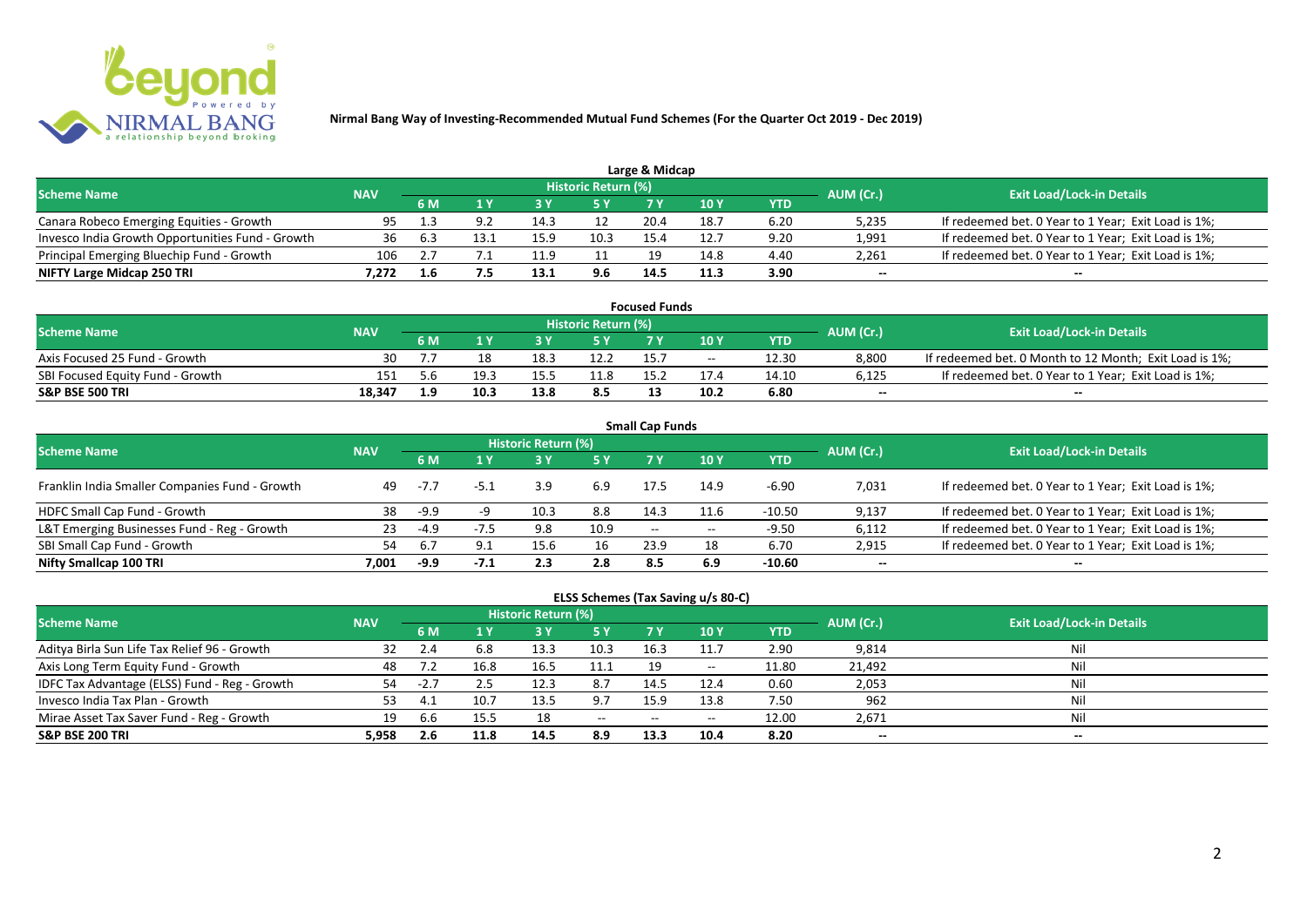

|                                           | <b>Contra/Value Fund</b> |     |      |                     |      |      |      |            |           |                                                     |  |  |  |  |  |
|-------------------------------------------|--------------------------|-----|------|---------------------|------|------|------|------------|-----------|-----------------------------------------------------|--|--|--|--|--|
| <b>Scheme Name</b>                        | <b>NAV</b>               |     |      | Historic Return (%) |      |      |      |            | AUM (Cr.) | <b>Exit Load/Lock-in Details</b>                    |  |  |  |  |  |
|                                           |                          | 6 M |      |                     | 5 Y  |      | 10Y  | <b>YTD</b> |           |                                                     |  |  |  |  |  |
| Kotak India EQ Contra Fund - Reg - Growth | 54                       |     | 12.2 | 15.5                | 9.1  | 13.6 | 10.9 | 8.30       | 875       | If redeemed bet. 0 Year to 1 Year; Exit Load is 1%; |  |  |  |  |  |
| Invesco India Contra Fund - Growth        | 48                       |     | -8.1 | 14.8                | 10.5 | 16.6 | 13.1 | 4.20       | 4,486     | If redeemed bet. 0 Year to 1 Year; Exit Load is 1%; |  |  |  |  |  |
| UTI Value Opportunities Fund - Growth     | 63                       |     | 10.9 | 11.2                | 5.3  | 10.7 | 10.4 | 7.30       | 4,461     | If redeemed bet. 0 Year to 1 Year; Exit Load is 1%; |  |  |  |  |  |
| Nippon India Value Fund - Growth          | 74                       | 0.3 | 7.6  | 12.2                | 7.9  | 12.7 | 10.7 | 4.00       | 3,152     | If redeemed bet. 0 Year to 1 Year; Exit Load is 1%; |  |  |  |  |  |
| <b>S&amp;P BSE 500 TRI</b>                | 18.347                   | 1.9 | 10.3 | 13.8                | 8.5  |      | 10.2 | 6.80       | $- -$     | $-$                                                 |  |  |  |  |  |

| Sector/Thematic                                                           |            |        |        |                            |           |      |       |            |           |                                                        |  |  |  |  |
|---------------------------------------------------------------------------|------------|--------|--------|----------------------------|-----------|------|-------|------------|-----------|--------------------------------------------------------|--|--|--|--|
| Scheme Name                                                               | <b>NAV</b> |        |        | <b>Historic Return (%)</b> |           |      |       |            | AUM (Cr.) | <b>Exit Load/Lock-in Details</b>                       |  |  |  |  |
|                                                                           |            | 6 M    | 1Y     | <b>3 Y</b>                 | <b>5Y</b> | 7 Y  | 10Y   | <b>YTD</b> |           |                                                        |  |  |  |  |
| Canara Robeco Consumer Trends Fund - Reg -<br>Growth                      | 42         | 8.3    | 17.1   | 17.1                       | 11.9      | 15.8 | 14.9  | 11.90      | 373       | If redeemed bet. 0 Year to 1 Year; Exit Load is 1%;    |  |  |  |  |
| Mirae Asset Great Consumer Fund - Growth                                  | 37         | 8.1    | 13.3   | 18.1                       | 12        | 16.4 | $- -$ | 7.70       | 931       | If redeemed bet. 0 Year to 1 Year; Exit Load is 1%;    |  |  |  |  |
| <b>ICICI Prudential Technology Fund - Growth</b>                          | 56         | $-2.3$ | 3.2    | 15.4                       | 7.1       | 16.9 | 15.8  | $-0.60$    | 422       | If redeemed bet. 0 Day to 15 Day; Exit Load is 1%;     |  |  |  |  |
| Nippon India Pharma Fund - Growth                                         | 151        |        | $-1.4$ | 2.8                        | 3.9       | 12.5 | 14.5  | 0.70       | 2,430     | If redeemed bet. 0 Year to 1 Year; Exit Load is 1%;    |  |  |  |  |
| BNP Paribas India Consumption Fund - Reg - Growth                         | 13         | 9.9    | 20.4   | $- -$                      | $- -$     | $-$  | $- -$ | 14.70      | 441       | If redeemed bet. 0 Month to 12 Month; Exit Load is 1%; |  |  |  |  |
| ICICI Prudential Banking and Financial Services Fund -<br>Retail - Growth | 68         | 0.9    | 18     | 16.6                       | 13.9      | 18.2 | 16.2  | 11.20      | 3,445     | If redeemed bet. 0 Day to 15 Day; Exit Load is 1%;     |  |  |  |  |
| <b>S&amp;P BSE 500 TRI</b>                                                | 18.347     | 1.9    | 10.3   | 13.8                       | 8.5       | 13   | 10.2  | 6.80       | --        | --                                                     |  |  |  |  |

| <b>Dynamic Asset Allocation Funds</b>                      |            |           |      |                            |         |                          |            |            |           |                                                          |  |  |  |
|------------------------------------------------------------|------------|-----------|------|----------------------------|---------|--------------------------|------------|------------|-----------|----------------------------------------------------------|--|--|--|
| Scheme Name                                                | <b>NAV</b> |           |      | <b>Historic Return (%)</b> |         |                          |            |            |           | <b>Exit Load/Lock-in Details</b>                         |  |  |  |
|                                                            |            | <b>6M</b> | 1 Y  | 3 Y                        | 5 Y     | <b>7Y</b>                | <b>10Y</b> | <b>YTD</b> | AUM (Cr.) |                                                          |  |  |  |
| ICICI Prudential Balanced Advantage Fund - Reg -<br>Growth | 38         |           | 11.8 | 10.4                       | 8.9     | 12.5                     |            | 9.00       | 28,287    | If redeemed bet. 0 Year to 1 Year; Exit Load is 1%;      |  |  |  |
| Invesco India Dynamic Equity Fund - Growth                 | 30         | 3.4       |      |                            | 7.6     | 12.2                     | 10.3       | 8.60       | 924       | If redeemed bet. 0 Month to 3 Month; Exit Load is 0.25%; |  |  |  |
| Nippon India Balanced Advantage Fund - Growth              | 93         |           | 9.4  |                            | 7.4     | 12.2                     | 10.7       | 7.10       | 2,495     | If redeemed bet. 0 Month to 12 Month; Exit Load is 1%;   |  |  |  |
| SBI Dynamic Asset Allocation Fund - Reg - Growth           | 14         |           | 4.9  | 10.7                       | $-  \,$ | $\overline{\phantom{a}}$ | $- -$      | 4.20       | 683       | If redeemed bet. 0 Month to 12 Month; Exit Load is 1%;   |  |  |  |
| NIFTY 50 Hybrid Composite Debt 65:35 Index                 | 10,408     | 4.1       | 14.3 | 12.6                       | 8.7     | 11.4                     | 9.8        | 11.00      | $- -$     | $- -$                                                    |  |  |  |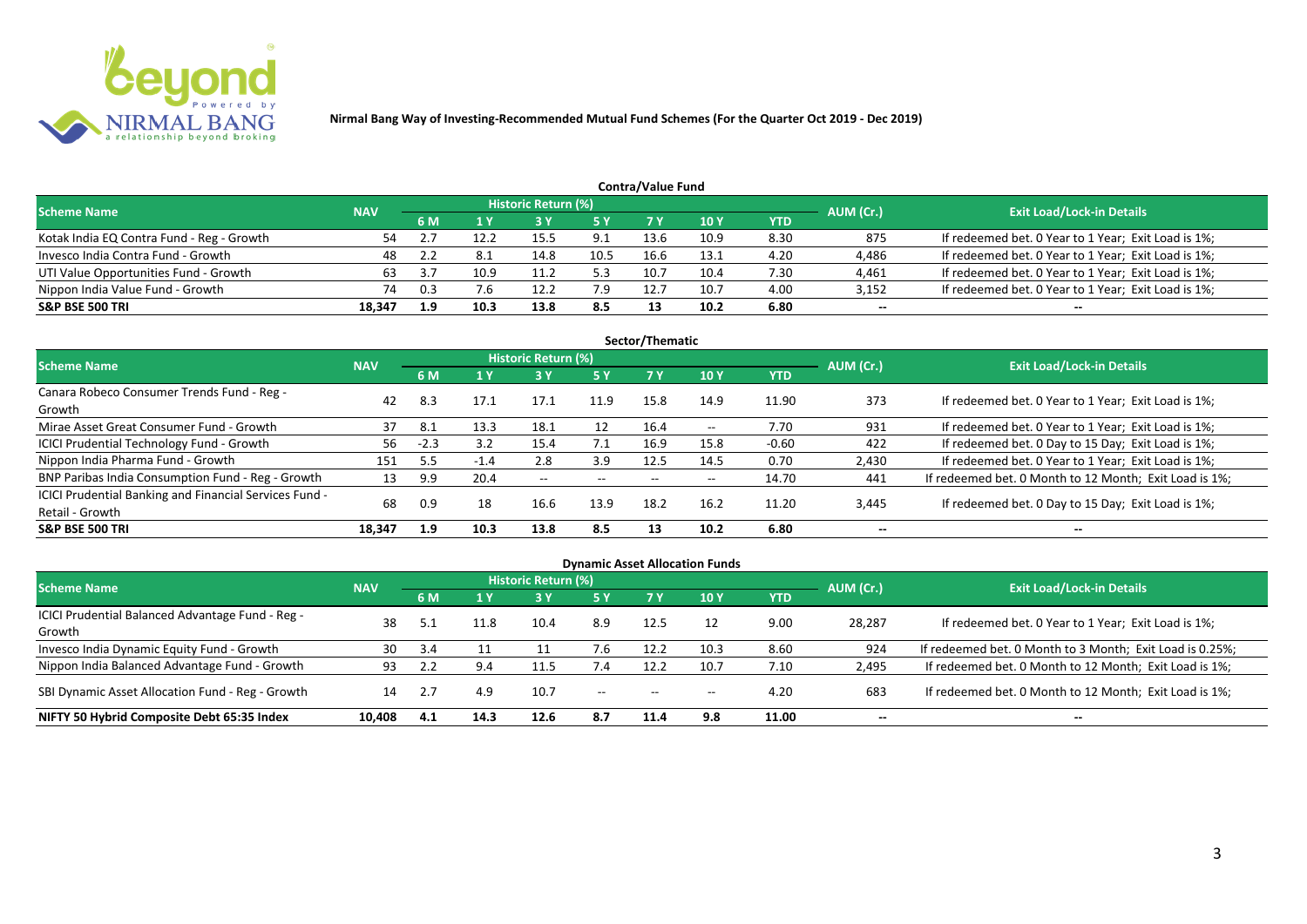

| <b>Hybrid Aggressive</b>                        |            |     |      |                            |       |                          |                 |       |           |                                                        |  |  |  |
|-------------------------------------------------|------------|-----|------|----------------------------|-------|--------------------------|-----------------|-------|-----------|--------------------------------------------------------|--|--|--|
| <b>Scheme Name</b>                              | <b>NAV</b> |     |      | <b>Historic Return (%)</b> |       |                          |                 |       | AUM (Cr.) | <b>Exit Load/Lock-in Details</b>                       |  |  |  |
|                                                 |            | 6 M | 1 Y  |                            | 5 Y   |                          | 10 <sub>1</sub> | YTD   |           |                                                        |  |  |  |
| HDFC Hybrid Equity Fund - Growth                | 54         |     | 8.5  | 8.8                        | 4.6   | 10.6                     | 8.5             | 6.00  | 21,087    | If redeemed bet. 0 Year to 1 Year; Exit Load is 1%;    |  |  |  |
| ICICI Prudential Equity & Debt Fund - Growth    | 137        | 2.0 | 8.4  | 10.1                       | 9.1   | 14.4                     | 13.3            | 6.90  | 23,950    | If redeemed bet. 0 Year to 1 Year; Exit Load is 1%;    |  |  |  |
| Mirae Asset Hybrid - Equity Fund - Reg - Growth |            |     | 12.3 |                            | $- -$ | $\overline{\phantom{a}}$ | --              | 10.00 | 2,809     | If redeemed bet. 0 Year to 1 Year; Exit Load is 1%;    |  |  |  |
| SBI Equity Hybrid Fund - Growth                 | 143        |     | 15.5 |                            | 10.2  | 14.9                     |                 | 11.70 | 30,907    | If redeemed bet. 0 Month to 12 Month; Exit Load is 1%; |  |  |  |
| Canara Robeco Equity Hybrid Fund - Growth       | 165        | 4.1 | 12.4 | 11.8                       | 9.2   | 13.5                     | 12.4            | 9.70  | 2,607     | If redeemed bet. 0 Year to 1 Year; Exit Load is 1%;    |  |  |  |
| NIFTY 50 Hybrid Composite Debt 65:35 Index      | 10,408     | 4.1 | 14.3 | 12.6                       | 8.7   | 11.4                     | 9.8             | 11.00 | $- -$     | $- -$                                                  |  |  |  |

| <b>Arbitrage Fund</b>                      |            |     |   |                            |     |  |  |            |           |                                                          |  |  |  |
|--------------------------------------------|------------|-----|---|----------------------------|-----|--|--|------------|-----------|----------------------------------------------------------|--|--|--|
| <b>Scheme Name</b>                         | <b>NAV</b> |     |   | <b>Historic Return (%)</b> |     |  |  |            | AUM (Cr.) | <b>Exit Load/Lock-in Details</b>                         |  |  |  |
|                                            |            | 1 M | M | ና M                        | 1 V |  |  | <b>YTD</b> |           |                                                          |  |  |  |
| IDFC Arbitrage Fund - Reg - Growth         |            |     |   |                            | 6.3 |  |  | 6.60       | 10,891    | If redeemed bet. 0 Month to 1 Month; Exit Load is 0.25%; |  |  |  |
| Kotak Equity Arbitrage Fund - Reg - Growth | 28         | 6.9 |   |                            |     |  |  | 6.40       | 16,198    | If redeemed bet. 0 Day to 30 Day; Exit Load is 0.25%;    |  |  |  |
| Nippon India Arbitrage Fund - Growth       | 20.        |     |   |                            | 6.3 |  |  | 6.60       | 9,497     | If redeemed bet. 0 Month to 1 Month; Exit Load is 0.25%; |  |  |  |

|                                          |            |     |     |                     |                          | <b>Equity Saver</b> |       |            |           |                                                        |
|------------------------------------------|------------|-----|-----|---------------------|--------------------------|---------------------|-------|------------|-----------|--------------------------------------------------------|
| <b>Scheme Name</b>                       | <b>NAV</b> |     |     | Historic Return (%) |                          |                     |       |            | AUM (Cr.) | <b>Exit Load/Lock-in Details</b>                       |
|                                          |            | 6 M |     |                     |                          |                     | 10Y   | <b>YTD</b> |           |                                                        |
| Axis Equity Saver Fund - Reg - Growth    |            |     |     | 9.1                 | $\overline{\phantom{a}}$ | $-$                 | $-$   | 7.60       | 805       | If redeemed bet. 0 Month to 12 Month; Exit Load is 1%; |
| <b>HDFC Equity Savings Fund - Growth</b> |            |     |     | 7.6                 | 7.6                      | 8.9                 |       | 5.20       | 4,732     | If redeemed bet. 0 Year to 1 Year; Exit Load is 1%;    |
| Kotak Equity Savings Fund - Reg - Growth |            |     | 8.6 | 8.6                 | 7.6                      | $ -$                | $- -$ | 6.80       | 1,908     | If redeemed bet. 0 Year to 1 Year; Exit Load is 1%;    |
| CRISIL Hybrid 50+50 - Moderate Index*    | --         |     |     | --                  | --                       | --                  | $- -$ |            | $- -$     | $- -$                                                  |

| <b>Liquid Funds</b>              |            |            |     |                     |     |       |            |                 |           |                                  |  |  |  |
|----------------------------------|------------|------------|-----|---------------------|-----|-------|------------|-----------------|-----------|----------------------------------|--|--|--|
| <b>Scheme Name</b>               | <b>NAV</b> |            |     | Historic Return (%) |     |       | <b>YTM</b> | Avg             | AUM (Cr.) | <b>Exit Load/Lock-in Details</b> |  |  |  |
|                                  |            | <b>1 W</b> | 2 W | 1 M                 | 3M  | 1 Y   |            | <b>Maturity</b> |           |                                  |  |  |  |
| Axis Liquid Fund - Growth        | 2.151      |            |     |                     | ა.ხ |       | 5.29       | 0.09            | 30,068    | *Ref Footnote                    |  |  |  |
| IDFC Cash Fund - Reg - Growth    | 2.347      |            |     |                     | 5.3 |       | 5.13       | 0.04            | 13,603    | *Ref Footnote                    |  |  |  |
| Kotak Liquid Fund - Reg - Growth | 3.926      | 5.4        |     |                     | 5.4 |       | 5.29       | 0.11            | 26.459    | *Ref Footnote                    |  |  |  |
| <b>CRISIL Liquid Fund Index</b>  | $- -$      | 5.7        |     | .                   | 5.9 | $- -$ | --         | $- -$           | $- -$     | $- -$                            |  |  |  |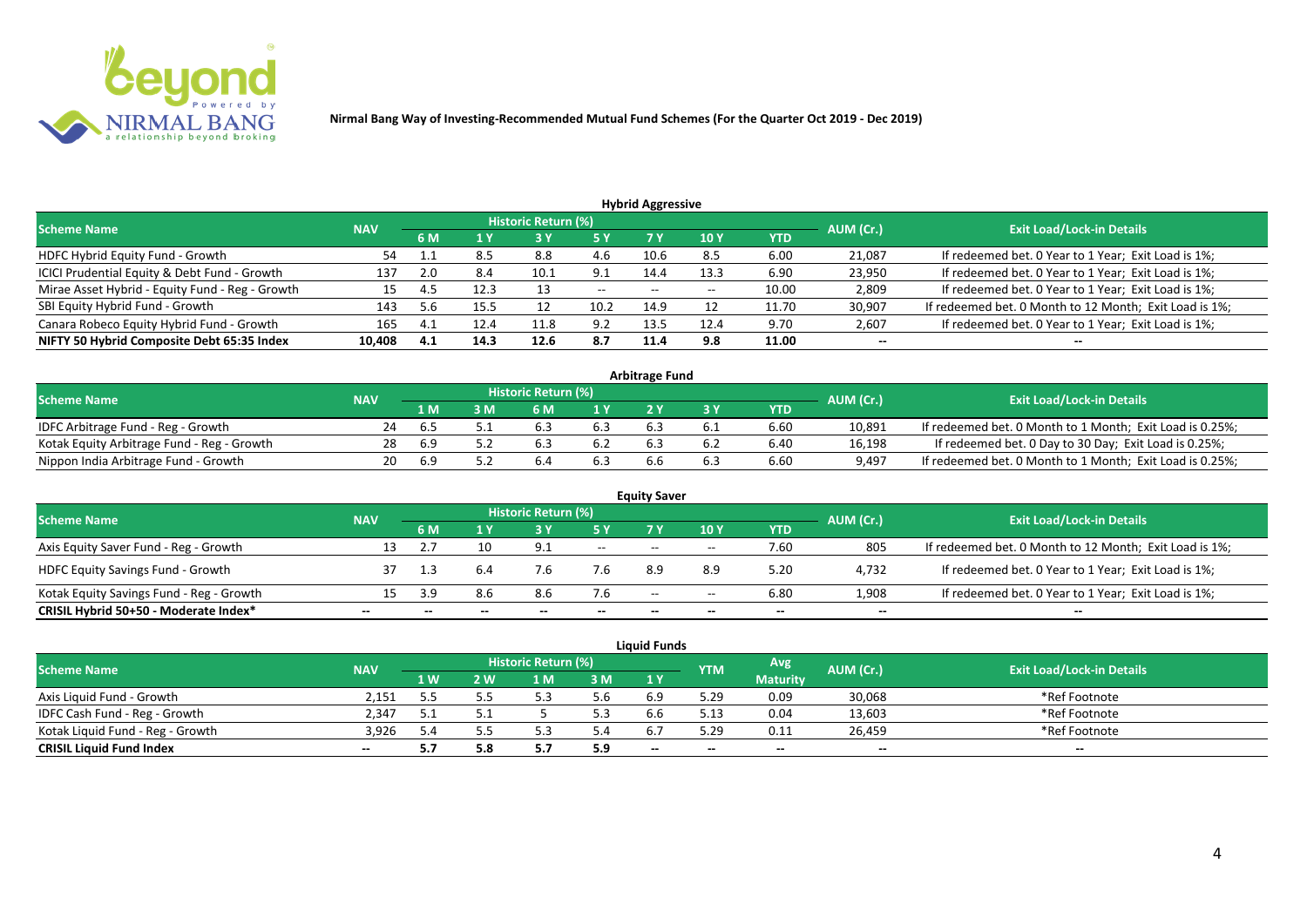

|                                               |            |     |     |                     |      | Ultra Short Fund         |            |                 |           |                                  |
|-----------------------------------------------|------------|-----|-----|---------------------|------|--------------------------|------------|-----------------|-----------|----------------------------------|
| <b>Scheme Name</b>                            | <b>NAV</b> |     |     | Historic Return (%) |      |                          | <b>YTM</b> | Avg.            | AUM (Cr.) | <b>Exit Load/Lock-in Details</b> |
|                                               |            | 1 M | : M | 6 M                 | 1 Y  | 3Y                       |            | <b>Maturity</b> |           |                                  |
| IDFC Ultra Short Term Fund - Reg - Growth     |            | 7.0 |     |                     | 8.5  | $- -$                    | 5.69       | 0.43            | 4,254     | Nil                              |
| Sundaram Ultra Short Term Fund - Reg - Growth | 10         |     | 6.1 | $- -$               | $ -$ | $\overline{\phantom{a}}$ | 5.79       | 0.44            | 317       | Nil                              |
| L&T Ultra Short Term Fund - Growth            | 32         | b.  |     |                     | 8.1  |                          | 49.د       | 0.43            | 2,841     | Nil                              |
| <b>NIFTY Ultra Short Duration Debt Index</b>  | 3,974      | 6.5 | 6.9 |                     | 8.2  |                          | $- -$      | $- -$           | $- -$     | $- -$                            |

| <b>Money Market Fund</b>                                   |            |                |     |                            |       |       |            |                 |           |                                  |  |  |  |
|------------------------------------------------------------|------------|----------------|-----|----------------------------|-------|-------|------------|-----------------|-----------|----------------------------------|--|--|--|
| <b>Scheme Name</b>                                         | <b>NAV</b> |                |     | <b>Historic Return (%)</b> |       |       | <b>YTM</b> | Avg'            | AUM (Cr.) | <b>Exit Load/Lock-in Details</b> |  |  |  |
|                                                            |            | 1 <sub>M</sub> | MК  | 6 M                        | 1Y    | -3 Y  |            | <b>Maturity</b> |           |                                  |  |  |  |
| Aditya Birla Sun Life Money Manager Fund - Reg -<br>Growth | 263        | 6.4            | 6.8 | 8.1                        | 8.5   |       | 5.45       | 0.32            | 10,452    | Nil                              |  |  |  |
| Franklin India Savings Fund - Growth                       | 36         | 6.9            | 7.6 | 8.7                        | 8.9   |       | 5.67       | 0.43            | 3,571     | Nil                              |  |  |  |
| Nippon India Money Market Fund - Growth                    | 2,970      | 6.8            |     |                            | 8.6   |       | 5.39       | 0.29            | 3,549     | Nil                              |  |  |  |
| <b>CRISIL Liquid Fund Index</b>                            | $- -$      |                | 5.9 | 6.4                        | $- -$ | $- -$ | $- -$      | $- -$           | $- -$     | $- -$                            |  |  |  |

| <b>Short Term Fund</b>                          |            |       |     |                            |      |           |            |                 |           |                                  |  |  |  |
|-------------------------------------------------|------------|-------|-----|----------------------------|------|-----------|------------|-----------------|-----------|----------------------------------|--|--|--|
| <b>Scheme Name</b>                              | <b>NAV</b> |       |     | <b>Historic Return (%)</b> |      |           | <b>YTM</b> | Avg             | AUM (Cr.) | <b>Exit Load/Lock-in Details</b> |  |  |  |
|                                                 |            | '1 M. | 3 M | 6 M                        | 1Y   | <b>3Y</b> |            | <b>Maturity</b> |           |                                  |  |  |  |
| Axis Short Term Fund - Growth                   |            | -11.2 |     |                            | 10.5 |           | 6.64       | 2.20            | 3,073     | Nil                              |  |  |  |
| HDFC Short Term Debt Fund - Growth              |            | 12.2  |     | 11.2                       | 10.4 |           | 7.01       | 2.72            | 8,974     | Nil                              |  |  |  |
| IDFC Bond Fund - Short Term Plan - Reg - Growth | 41         |       |     | 11.2                       | 10.8 |           | 6.56       | 2.06            | 10,676    | Nil                              |  |  |  |
| Kotak Bond Short Term Fund - Reg - Growth       |            |       |     |                            | 10.6 | 6.9       | 7.18       | 3.09            | 9,949     | Nil                              |  |  |  |
| L&T Short Term Bond Fund - Reg - Growth         | 19         | 11.0  |     | 10.6                       | 10.4 |           | 6.52       | 2.25            | 4,674     | Nil                              |  |  |  |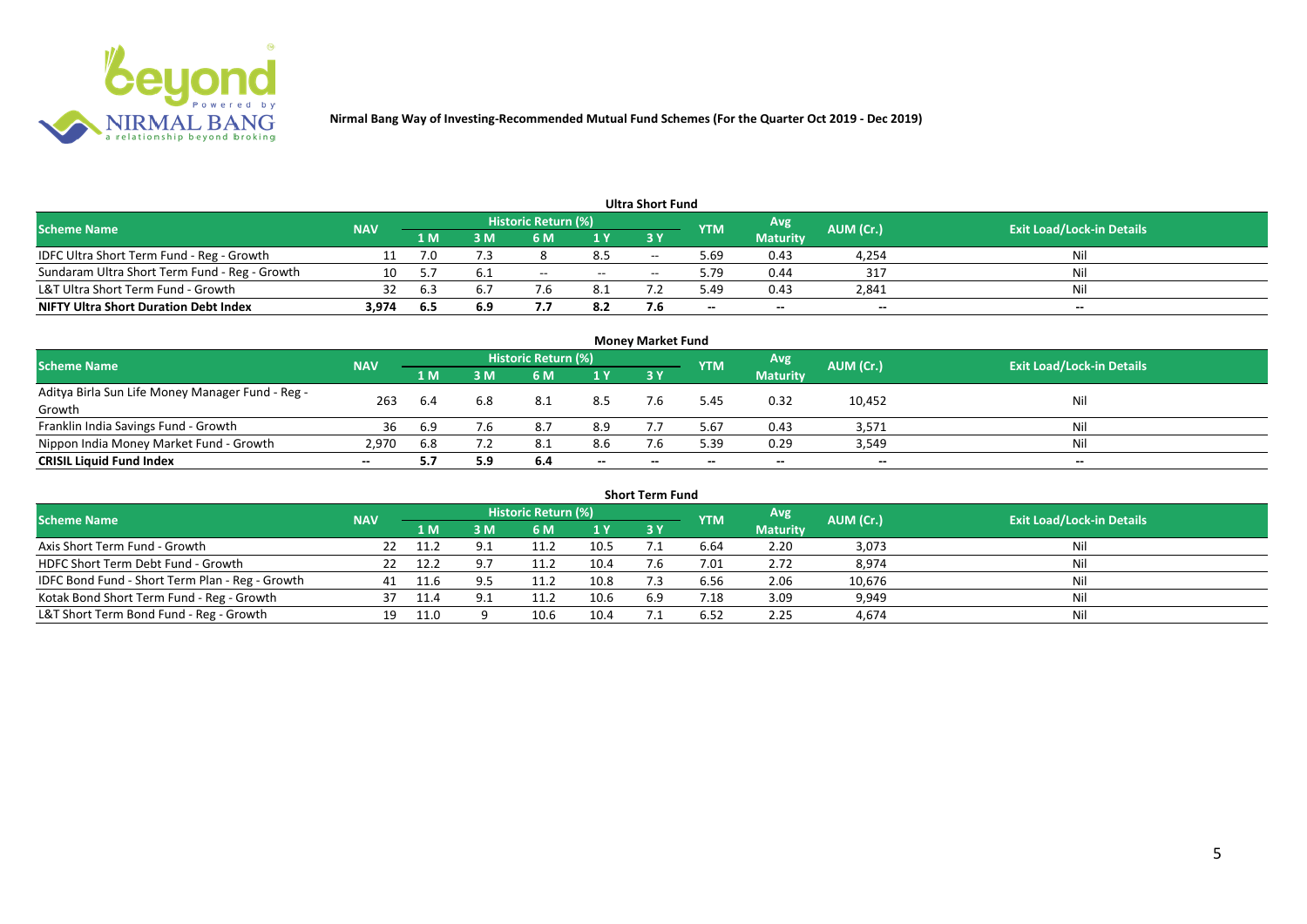

| <b>Low Duration Fund</b>                  |            |     |     |                     |                |     |            |                 |           |                                  |  |  |  |
|-------------------------------------------|------------|-----|-----|---------------------|----------------|-----|------------|-----------------|-----------|----------------------------------|--|--|--|
| <b>Scheme Name</b>                        | <b>NAV</b> |     |     | Historic Return (%) |                |     | <b>YTM</b> | Avg             | AUM (Cr.) | <b>Exit Load/Lock-in Details</b> |  |  |  |
|                                           |            | 1 M | : M | 6 M                 | 1 <sub>Y</sub> | 3 Y |            | <b>Maturity</b> |           |                                  |  |  |  |
| Axis Treasury Advantage Fund - Growth     | 2.208      |     |     |                     | 9.3            |     |            | 0.91            | 3,561     | Nil                              |  |  |  |
| Canara Robeco Savings Fund - Reg - Growth |            |     |     |                     | 8.7            |     | 5.77       | 0.66            | 1,119     | Nil                              |  |  |  |
| IDFC Low Duration Fund - Reg - Growth     |            |     |     |                     | 8.9            |     | 84.د       | 0.81            | 4,974     | Nil                              |  |  |  |

| <b>Banking &amp; PSU Bond Funds</b>            |            |           |      |                            |      |            |            |                 |           |                                  |  |  |  |
|------------------------------------------------|------------|-----------|------|----------------------------|------|------------|------------|-----------------|-----------|----------------------------------|--|--|--|
| <b>Scheme Name</b>                             | <b>NAV</b> |           |      | <b>Historic Return (%)</b> |      |            | <b>YTM</b> | Avg             | AUM (Cr.) | <b>Exit Load/Lock-in Details</b> |  |  |  |
|                                                |            | 1 M       |      | 6 M                        |      | <b>3 Y</b> |            | <b>Maturity</b> |           |                                  |  |  |  |
| HDFC Banking and PSU Debt Fund - Reg - Growth  | 16         | 14.0      | 10.3 |                            | 11.3 |            |            | 2.57            | 3,888     | Nil                              |  |  |  |
| Kotak Banking and PSU Debt Fund - Reg - Growth | 45         | 13.8      | 9.8  | 12.8                       | 11.8 |            |            | 4.03            | 3,068     | Nil                              |  |  |  |
| IDFC Banking & PSU Debt Fund - Reg - Growth    |            | ี่ 1 3 ว่ | 10.4 | 13.4                       | 12.9 |            | 6.79       | 3.13            | 11,210    | Nil                              |  |  |  |

|                                                     |            |      |                            |      |                | <b>Corporate Bond Funds</b> |      |                 |                                  |                                                         |
|-----------------------------------------------------|------------|------|----------------------------|------|----------------|-----------------------------|------|-----------------|----------------------------------|---------------------------------------------------------|
| <b>Scheme Name</b>                                  | <b>NAV</b> |      | <b>Historic Return (%)</b> |      |                | <b>YTM</b>                  | Avg  | AUM (Cr.)       | <b>Exit Load/Lock-in Details</b> |                                                         |
|                                                     |            | 1 M  | : M                        | 6 M  | 1 <sub>Y</sub> | 3 Y                         |      | <b>Maturity</b> |                                  |                                                         |
| ICICI Prudential Corporate Bond Fund - Reg - Growth | 20         | 11.0 | 9.1                        | 10.8 | 10.4           |                             | 6.87 | 2.45            | 10,587                           | <b>Nil</b>                                              |
| L&T Triple Ace Bond Fund - Reg - Growth             |            | 18.0 | 6.7                        | 16.6 | 14.2           | 5.8                         | 7.64 | 8.67            | 1,754                            | If redeemed bet. 0 Month to 3 Month; Exit Load is 0.5%; |
| Kotak Corporate Bond Fund - Std - Growth            | 2,630      | 10.4 |                            | 10.5 | 10.4           |                             | 6.56 | 1.40            | 3,432                            | Nil                                                     |

|                                                   |            |      |      |                            |     | <b>Credit Risk Fund</b> |            |                 |           |                                                           |
|---------------------------------------------------|------------|------|------|----------------------------|-----|-------------------------|------------|-----------------|-----------|-----------------------------------------------------------|
| <b>Scheme Name</b>                                | <b>NAV</b> |      |      | <b>Historic Return (%)</b> |     |                         | <b>YTM</b> | Avg             | AUM (Cr.) | <b>Exit Load/Lock-in Details</b>                          |
|                                                   |            | 1 M. | 3 M  | 6 M                        | 1 Y | 3 Y                     |            | <b>Maturity</b> |           |                                                           |
| <b>ICICI Prudential Credit Risk Fund - Growth</b> | 21         | 14.1 | 10.7 | 10.3                       | 9.5 |                         | 9.53       | 1.86            | 11,364    | If redeemed bet. 0 Year to 1 Year; Exit Load is 1%;       |
| Kotak Credit Risk Fund - Reg - Growth             |            | 13.6 | 10.4 | 10.8                       | 9.5 |                         | 9.08       | 2.39            | 4,815     | If redeemed bet. 0 Year to 1 Year; Exit Load is 1%;       |
|                                                   |            |      |      |                            |     |                         |            |                 |           | If redeemed bet. 0 Month to 12 Month; Exit Load is 3%; If |
| SBI Credit Risk Fund - Growth                     |            |      |      | د.9                        |     |                         | 8.75       | 2.40            | 5,155     | redeemed bet. 12 Month to 24 Month; Exit Load is 1.5%; If |
|                                                   |            |      |      |                            |     |                         |            |                 |           | redeemed bet. 24 Month to 36 Month; Exit Load is 0.75%;   |